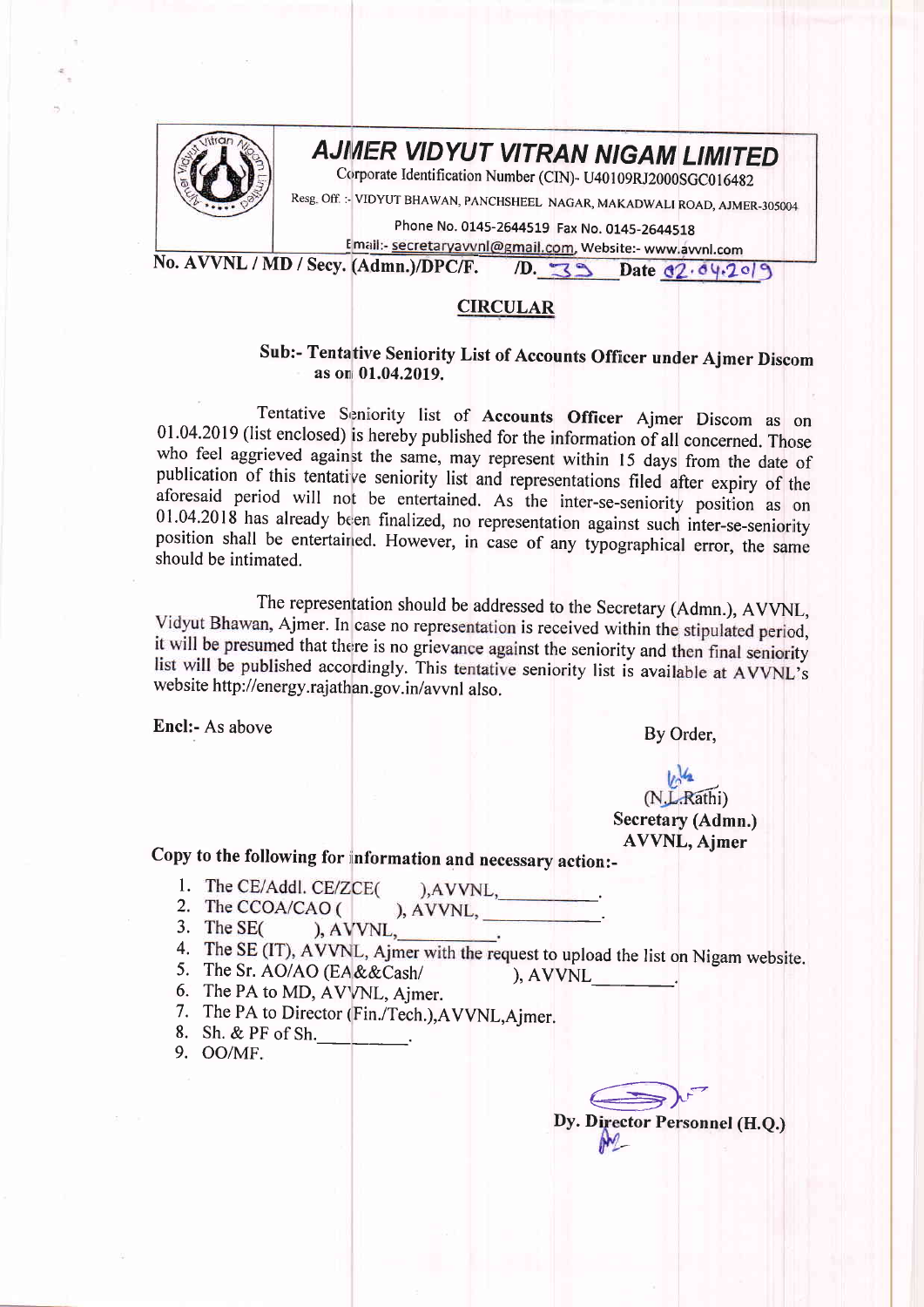AJMER VIDYUT VITRAN NIGAM LIMITED

Probationer Trainee Probationer Trainee Probationer Trainee Probationer Trainee Remarks DR O-533 D. 7068 dt. 21.01.2015 DR O-533 D. 7068 dt. 21.01.2015 DR O-533 D. 7068 dt. 21.01.2015 DR 0-386D. 2875 dt. 07.09.2018 DR O-386D. 2875 dt. 07.09.2018 DR 0-386D. 2875 dt. 07.09.2018 DR 0-386D. 2875 dt. 07.09.2018 Order & Date of Prom./Rectt. DPC-2014-15 DPC-2015-16 DPC-2015-16 DPC-2015-16 DPC-2016-17 DPC-2016-17 DPC-2017-18 DPC-2017-18 DPC-2018-19 DPC-2018-19 DPC-2018-19 10.10.1991 24.01.1991 12.09.1969 01.08.1987 GEN | 11.06.1973 07.08.1978 26.05.1994 05.01.1960 04.08.1971 30.09.1960 GEN 02.12.1994 GEN 21.08.1987 31.03.1995 04.06.1967 15.03.1964 16.08.1970 15.06.1972 07.07.1968 D.O.B. GEN<sup></sup> Categ **GEN** GEN<sup></sup> GEN<sup>I</sup> GEN | GEN GEN<sup></sup> GEN | GEN | GEN | GEN<sup>1</sup> GEN<sup></sup> GEN<sup></sup> ST ST Radhey Shyam Sharma S/o Jetendra Kumar Meena Mohd. Mobin Mansoori Mool Chand Meena Gajendra Chhitora Name Anil Kr. Kedawat Rishi Raj Suman Suresh Menariya Ashish Sharma Khushboo Jain Surbhi Pareek Abdul Salam Laxmi Narain Pooja Parmar **Bharat Rajput** D.S.Rathore Alok Tiwari Arpit Bansal Nathu Lal Snr. No.  $\mathbf{\Omega}$  $\overline{10}$  $\tilde{ }$  $\overline{4}$  $\overline{5}$  $\circ$  $\Box$  $\overline{12}$  $\overline{13}$  $14$ 15  $\overline{C}$  $\infty$  $\sigma$  $16$  $\frac{8}{10}$  $17$ 

 $\mathcal{R}^{\nu}$ 

Tentative Seniority List of Accounts Officers under Ajmer Discom as on 01.04.2019